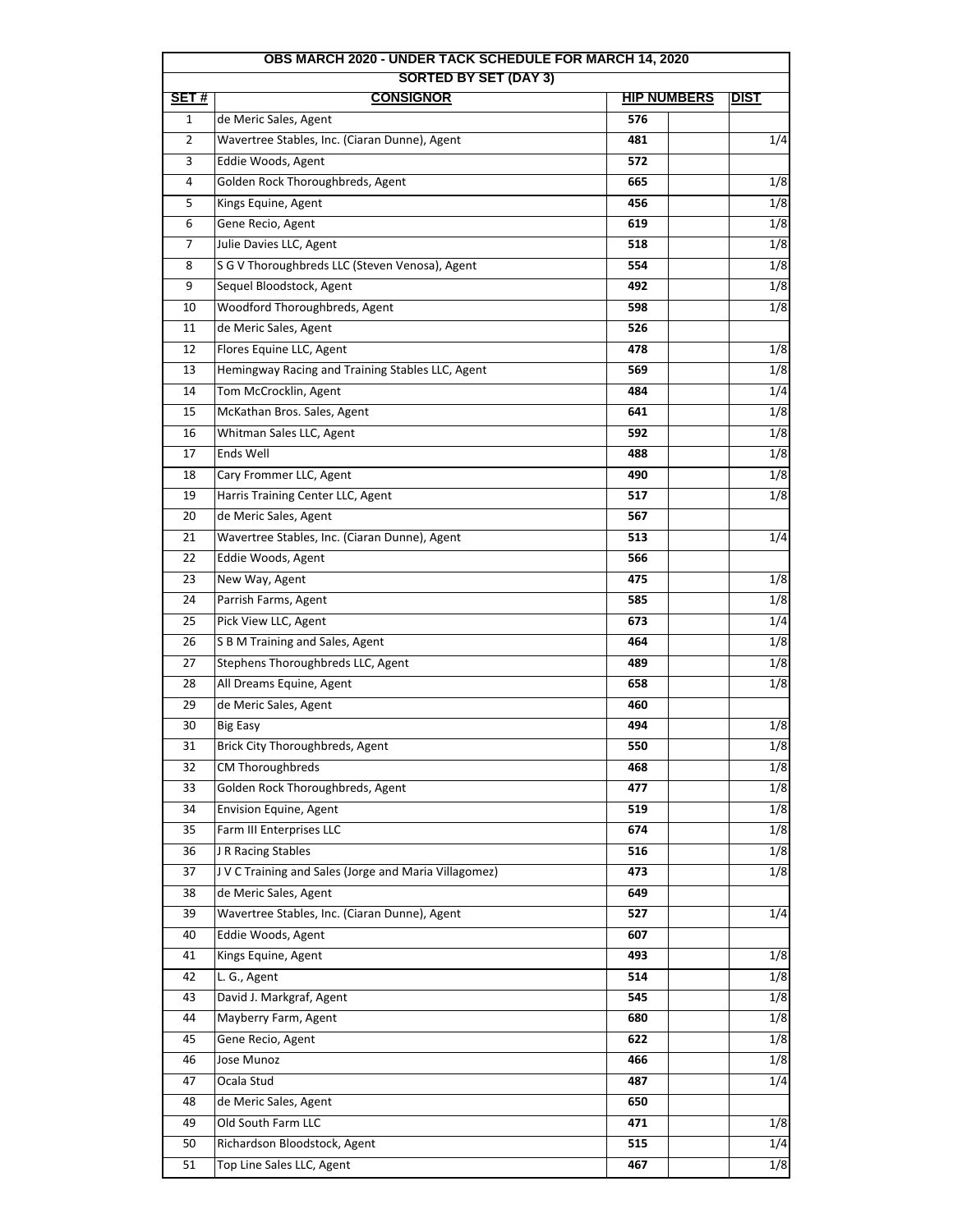| <b>OBS MARCH 2020 - UNDER TACK SCHEDULE FOR MARCH 14, 2020</b> |                                                                                |                    |                         |  |  |
|----------------------------------------------------------------|--------------------------------------------------------------------------------|--------------------|-------------------------|--|--|
| <b>SORTED BY SET (DAY 3)</b>                                   |                                                                                |                    |                         |  |  |
| SET#                                                           | <b>CONSIGNOR</b>                                                               | <b>HIP NUMBERS</b> | <b>DIST</b>             |  |  |
| 52                                                             | Woodford Thoroughbreds, Agent                                                  | 606                | 1/8                     |  |  |
| 53                                                             | Gayle Woods, Agent                                                             | 503                | 1/8                     |  |  |
| 54                                                             | Blazing Meadows Farm LLC, Agent                                                | 594                | 1/8<br>$\overline{1/8}$ |  |  |
| 55                                                             | Sequel Bloodstock, Agent                                                       | 670                |                         |  |  |
| 56                                                             | S G V Thoroughbreds LLC (Steven Venosa), Agent                                 | 655                | 1/8                     |  |  |
| 57                                                             | Julie Davies LLC, Agent                                                        | 609                | 1/8                     |  |  |
| 58<br>59                                                       | de Meric Sales, Agent<br>Eddie Woods, Agent                                    | 620<br>583         |                         |  |  |
| 60                                                             |                                                                                |                    |                         |  |  |
| 61                                                             | Wavertree Stables, Inc. (Ciaran Dunne), Agent                                  | 537<br>508         | 1/4<br>1/8              |  |  |
|                                                                | Golden Rock Thoroughbreds, Agent                                               |                    |                         |  |  |
| 62                                                             | Dark Star Thoroughbreds (Stori Atchison)                                       | 662                | 1/8                     |  |  |
| 63                                                             | De Anda Sales, Agent                                                           | 480                | 1/8                     |  |  |
| 64                                                             | Flynt Fesmire, Agent<br>G. A. Thoroughbred Sales, Agent                        | 660                | 1/8                     |  |  |
| 65<br>66                                                       | de Meric Sales, Agent                                                          | 625                | 1/8                     |  |  |
|                                                                | Golden Star Farm LLC                                                           | 667                | 1/8                     |  |  |
| 67                                                             | Golden Thoroughbreds Training and Sales                                        | 596                | 1/8                     |  |  |
| 68                                                             |                                                                                | 533                | 1/8                     |  |  |
| 69                                                             | Gutierrez Sales, Agent<br>Hartley / DeRenzo Thoroughbreds LLC, Agent           | 597                |                         |  |  |
| 70                                                             |                                                                                | 501                | 1/8                     |  |  |
| 71<br>72                                                       | Kings Equine, Agent                                                            | 506<br>615         | 1/8<br>$\overline{1/8}$ |  |  |
| 73                                                             | Whitman Sales LLC, Agent                                                       |                    | $\overline{1/8}$        |  |  |
|                                                                | McKathan Bros. Sales, Agent                                                    | 605                |                         |  |  |
| 74                                                             | Tom McCrocklin, Agent                                                          | 563                | 1/4                     |  |  |
| 75                                                             | Hemingway Racing and Training Stables LLC, Agent                               | 661                | 1/8                     |  |  |
| 76                                                             | Flores Equine LLC, Agent                                                       | 617                | 1/8                     |  |  |
| 77                                                             | Eddie Woods, Agent                                                             | 626                |                         |  |  |
| 78                                                             | de Meric Sales, Agent                                                          | 496                |                         |  |  |
| 79                                                             | Wavertree Stables, Inc. (Ciaran Dunne), Agent                                  | 549                | 1/4                     |  |  |
| 80                                                             | Havens Bloodstock Agency, Inc., Agent                                          | 565                |                         |  |  |
| 81                                                             | Hoppel's Horse & Cattle Co., Inc., Agent                                       | 483                | 1/8                     |  |  |
| 82                                                             | Hoby & Layna Kight                                                             | 669                | 1/4                     |  |  |
| 83                                                             | Little Farm Equine                                                             | 600                | 1/8                     |  |  |
| 84                                                             | Gene Recio, Agent                                                              | 512                | 1/8                     |  |  |
| 85                                                             | de Meric Sales, Agent                                                          | 612                |                         |  |  |
| 86                                                             | M R Racing, Agent                                                              | 624                | 1/8                     |  |  |
| 87                                                             | Mason Springs (Marcus & Crystal Ryan)<br>McMahon of Saratoga Thoroughbreds LLC | 486                | 1/8                     |  |  |
| 88                                                             |                                                                                | 589                | 1/8                     |  |  |
| 89                                                             | Golden Rock Thoroughbreds, Agent                                               | 560                | 1/8                     |  |  |
| 90                                                             | Randy Miles, Agent                                                             | 547                | 1/8                     |  |  |
| 91                                                             | Nice and Easy Thoroughbreds, Agent                                             | 633                | 1/8                     |  |  |
| 92                                                             | <b>Blas Perez Stables</b>                                                      | 555                | 1/8                     |  |  |
| 93                                                             | Crystal G. Pickett, Agent                                                      | 534                | 1/8                     |  |  |
| 94                                                             | de Meric Sales, Agent                                                          | 603                |                         |  |  |
| 95                                                             | Eddie Woods, Agent                                                             | 511                |                         |  |  |
| 96                                                             | Wavertree Stables, Inc. (Ciaran Dunne), Agent                                  | 552                | 1/4                     |  |  |
| 97                                                             | Julie Davies LLC, Agent                                                        | 461                | 1/8                     |  |  |
| 98                                                             | S G V Thoroughbreds LLC (Steven Venosa), Agent                                 | 623                | 1/8                     |  |  |
| 99                                                             | Sequel Bloodstock, Agent                                                       | 568                | 1/8                     |  |  |
| 100                                                            | Woodford Thoroughbreds, Agent                                                  | 540                | 1/8                     |  |  |
| 101                                                            | de Meric Sales, Agent                                                          | 645                |                         |  |  |
| 102                                                            | Kings Equine, Agent                                                            | 530                | 1/8                     |  |  |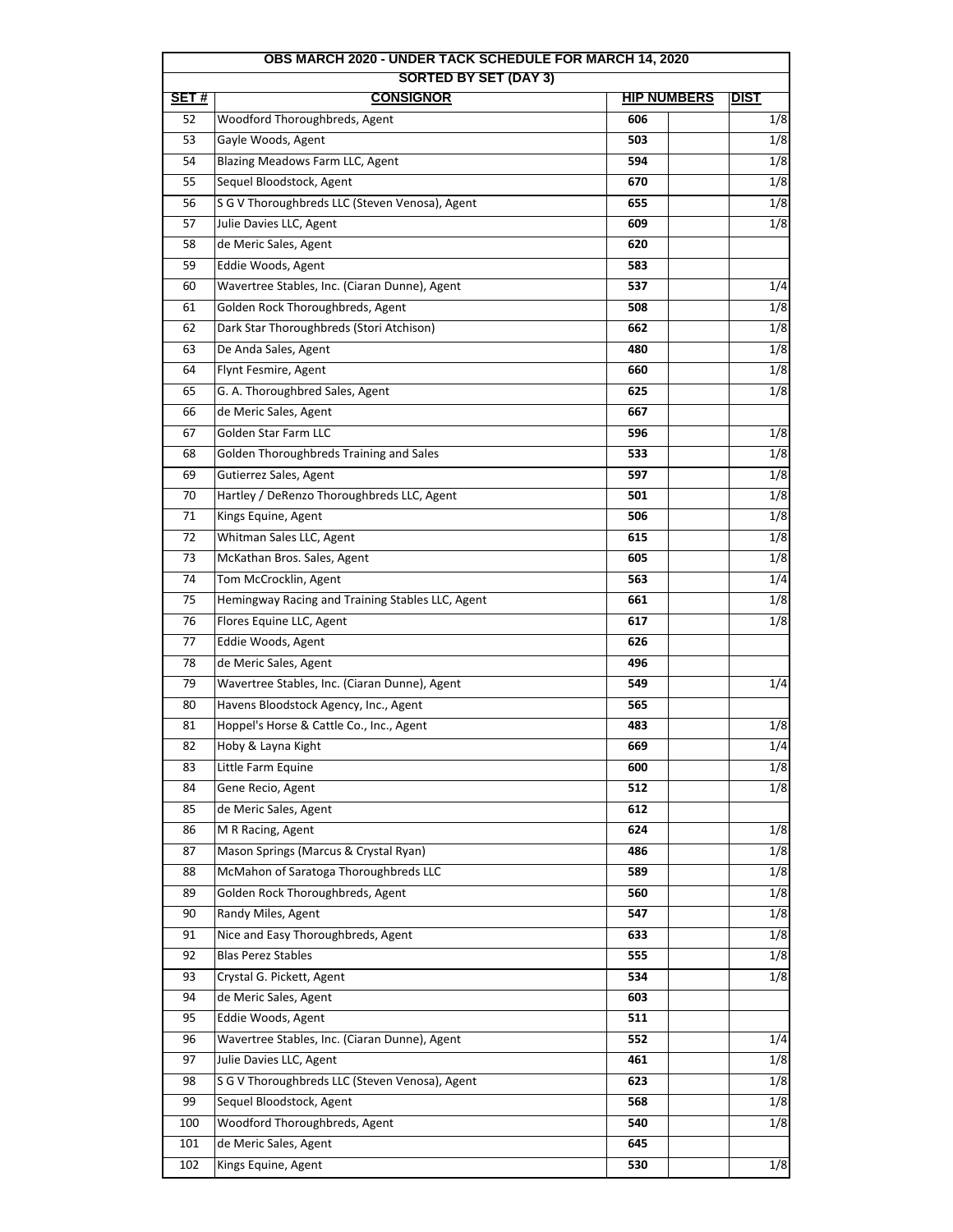| SET# | <b>SORTED BY SET (DAY 3)</b><br><b>CONSIGNOR</b> | <b>HIP NUMBERS</b> | <b>DIST</b>      |
|------|--------------------------------------------------|--------------------|------------------|
| 103  | CM Thoroughbreds                                 | 557                | 1/8              |
| 104  | Brick City Thoroughbreds, Agent                  | 551                | 1/8              |
| 105  | <b>Big Easy</b>                                  | 654                | 1/8              |
| 106  | All Dreams Equine, Agent                         | 525                | 1/8              |
| 107  | Stephens Thoroughbreds LLC, Agent                | 586                | 1/8              |
| 108  | S B M Training and Sales, Agent                  | 659                | 1/8              |
| 109  | Pick View LLC, Agent                             | 663                | 1/4              |
| 110  | Parrish Farms, Agent                             |                    | 1/8              |
|      |                                                  | 611                | 1/8              |
| 111  | New Way, Agent                                   | 476                |                  |
| 112  | Wavertree Stables, Inc. (Ciaran Dunne), Agent    | 558                | 1/4              |
| 113  | de Meric Sales, Agent                            | 507                |                  |
| 114  | Eddie Woods, Agent                               | 570                |                  |
| 115  | Harris Training Center LLC, Agent                | 579                | 1/8              |
| 116  | Cary Frommer LLC, Agent                          | 522                | 1/8              |
| 117  | Ends Well                                        | 457                | 1/8              |
| 118  | Golden Rock Thoroughbreds, Agent                 | 458                | 1/8              |
| 119  | Pike Racing, Agent                               | 681                | 1/8              |
| 120  | <b>Potrero Stables</b>                           | 502                | 1/4              |
| 121  | Paul Sharp, Agent                                | 497                | 1/8              |
| 122  | de Meric Sales, Agent                            | 470                |                  |
| 123  | Gene Recio, Agent                                | 652                | 1/8              |
| 124  | 30-30 Ranch                                      | 664                | 1/4              |
| 125  | Team Work Racing Corp., Agent                    | 474                | 1/8              |
| 126  | Two Oaks Equine                                  | 541                | 1/8              |
| 127  | Craig L. Wheeler, Agent                          | 499                | 1/8              |
| 128  | White Lilac, Agent                               | 632                | 1/8              |
| 129  | Pedro Bernal Perez                               | 509                | 1/8              |
| 130  | <b>Bird In Hand Stables</b>                      | 578                | 1/8              |
| 131  | de Meric Sales, Agent                            | 472                |                  |
| 132  | Wavertree Stables, Inc. (Ciaran Dunne), Agent    | 629                | 1/4              |
| 133  | Eddie Woods, Agent                               | 575                |                  |
| 134  | Flores Equine LLC, Agent                         | 532                | 1/8              |
| 135  | Hemingway Racing and Training Stables LLC, Agent | 463                | 1/8              |
| 136  | Tom McCrocklin, Agent                            | 582                | 1/4              |
| 137  | McKathan Bros. Sales, Agent                      | 559                | 1/8              |
| 138  | Whitman Sales LLC, Agent                         | 678                | 1/8              |
| 139  | Kings Equine, Agent                              | 571                | $\overline{1/8}$ |
| 140  | <b>Bold Arrow Thoroughbreds</b>                  | 523                | 1/8              |
| 141  | de Meric Sales, Agent                            | 521                |                  |
| 142  | Boutte Sales, Agent                              | 608                | 1/8              |
| 143  | Niall Brennan Stables, Agent                     | 656                | 1/8              |
| 144  | C & J Stable                                     | 635                | 1/8              |
| 145  | Coastal Equine LLC (Jesse Hoppel), Agent         | 593                | 1/4              |
| 146  | Golden Rock Thoroughbreds, Agent                 | 538                | 1/8              |
| 147  | Wavertree Stables, Inc. (Ciaran Dunne), Agent    | 640                | 1/4              |
| 148  | de Meric Sales, Agent                            | 657                |                  |
| 149  | Eddie Woods, Agent                               | 543                |                  |
| 150  | Blazing Meadows Farm LLC, Agent                  | 599                | 1/8              |
| 151  | Gayle Woods, Agent                               |                    | 1/4              |
|      |                                                  | 520                |                  |
| 152  | Woodford Thoroughbreds, Agent                    | 465                | 1/8              |
| 153  | Sequel Bloodstock, Agent                         | 528                | 1/8              |
| 154  | S G V Thoroughbreds LLC (Steven Venosa), Agent   | 590                | 1/8              |
| 155  | Julie Davies LLC, Agent                          | 639                | 1/8              |